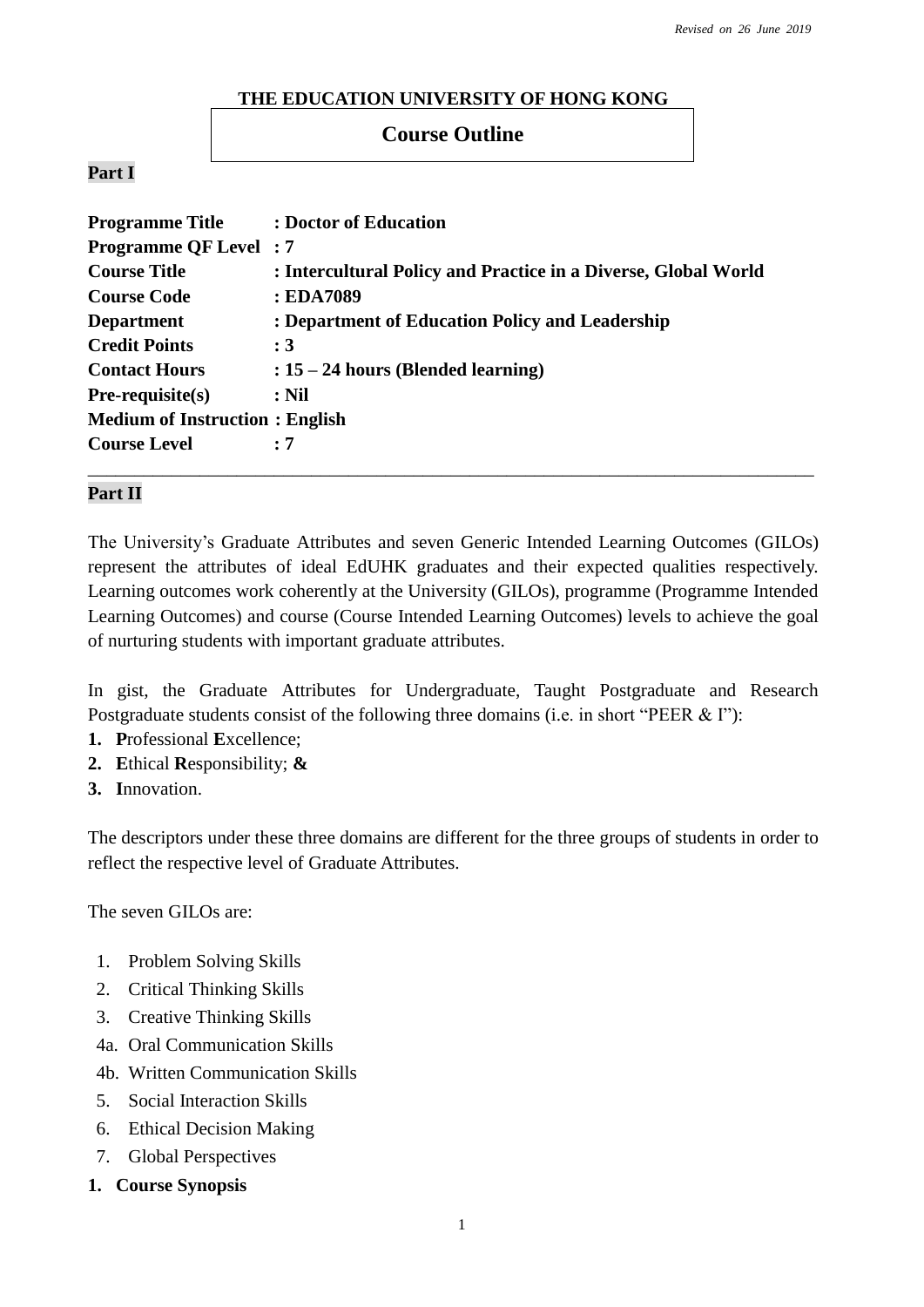Research shows that positive intercultural relations have clear benefits for: student achievement, school completion and progression to teritiary education; social and mental health; teachers' well-being; and community cohesion. This course will provide an indepth knowledge of the theories and issues related to interculturality and intercultural education. It will examine the latest global, regional and local policies and support measures to build positive intercultural relations in schools and communities. Case studies from international contexts will be used to illustrate intercultural education in practice, and their relevance to the local conditions will be evaluated.

# **2. Course Intended Learning Outcomes** (CILOs)

*Upon completion of this course, students will be able to:*

- CILO<sup>1</sup> Demonstrate an understanding of the theories, policies and practices of interculturality and intercultural education.
- $\text{CILO}_2$  Analyse specific cases to identify the intercultural issues involved.
- CILO<sup>3</sup> Draw on the literature to propose strategies and solutions to address intercultural issues in local contexts.

# **3. Content, CILOs and Teaching & Learning Activities**

| <b>Course Content</b>                                 | <b>CILOs</b>                      | <b>Suggested Teaching &amp;</b> |
|-------------------------------------------------------|-----------------------------------|---------------------------------|
|                                                       |                                   | <b>Learning Activities</b>      |
| Knowledge of key theories and concepts of             | CLLO <sub>1</sub>                 | Lecture, reading,               |
| interculturalarity and intercultural education        |                                   | discussion; directed            |
|                                                       |                                   | studies for individual and      |
|                                                       |                                   | groups                          |
| Benefits and challenges of intercultural relations    | CLLO <sub>1,2.3</sub>             | Reading and discussion          |
| Global, regional and local policies for intercultural | CLLO <sub>1,2.3</sub>             | Lecture, reading,               |
| education                                             |                                   | workshop, policy                |
|                                                       |                                   | analysis, presentation          |
|                                                       |                                   | and discussion                  |
| International and regional case studies of            | C <sub>L</sub> O <sub>1,2,3</sub> | Directed studies for            |
| intercultural practices                               |                                   | individual or groups            |
| Evaluation of intercultural issues in local contexts  | CLLO <sub>1,2.3</sub>             | Lecture, reading,               |
|                                                       |                                   | workshop, presentation,         |
|                                                       |                                   | discussion and a personal       |
|                                                       |                                   | response                        |

#### **4. Assessment**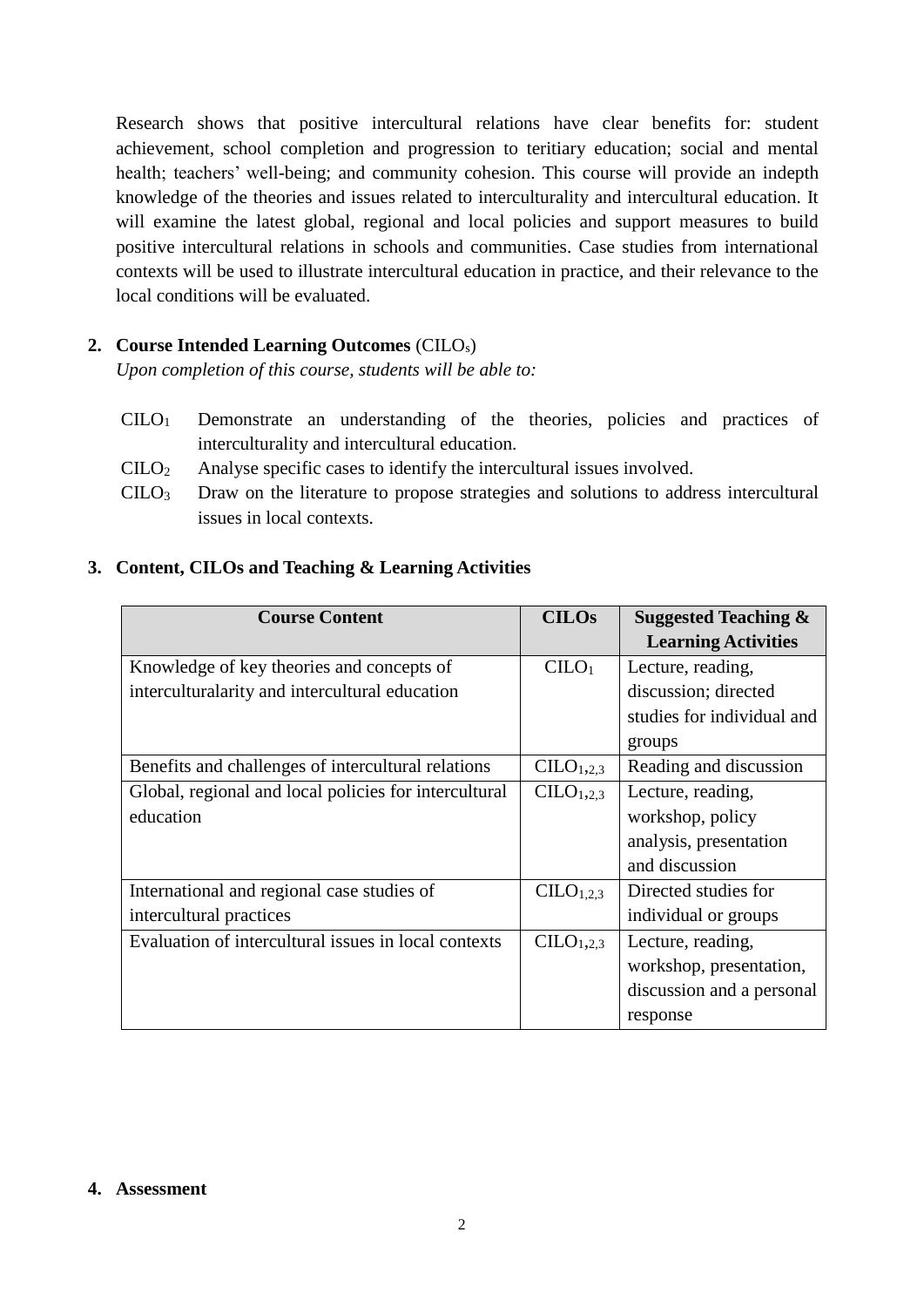| <b>Assessment Tasks</b>                        | Weighting $(\% )$ | <b>CILOs</b>                       |
|------------------------------------------------|-------------------|------------------------------------|
| <b>Policy Analysis</b>                         | 40                | C <sub>II</sub> O <sub>1,2,3</sub> |
| Drawing on the knowledge, theories and         |                   |                                    |
| learning from the course, compare and          |                   |                                    |
| contrast two policies addressing               |                   |                                    |
| intercultural issues in two different contexts |                   |                                    |
| highlighting their strengths and               |                   |                                    |
| limitations. (approximately 2000 words)        |                   |                                    |
| <b>Evaluation of Practice</b>                  | 60                | CLLO <sub>1,2,3</sub>              |
| Drawing on the knowledge, theories and         |                   |                                    |
| learning from the course, prepare a case       |                   |                                    |
| study that evaluates the intercultural issues  |                   |                                    |
| in a specific local context or site.           |                   |                                    |
| (approximately 3500 words)                     |                   |                                    |

## **5. Required Text(s)**

**Nil**

### **6. Recommended Readings**

Bash, L. (2012). Intercultural education and the global-local context: Critiquing the culturalist narrative. *Issues in Educational Research, 22*(1), 18-28.

Bhowmik, M. K., Kennedy, K. J., & Hue, M. T. (2017). Education for all – but not Hong Kong's ethnic minority students. *Race Ethnicity and Education*, *21*(5), 1-19. doi:10.1080/13613324.2017.1294573.

Bonilla-Silva, E. (2010). *Racism without racists : color-blind racism and the persistence of racial inequality in the United States* (3rd ed.). Lanham: Rowman & Littlefield Publishers.

Deardorff, D. K. (Ed.) (2009). *The SAGE Handbook of Intercultural Competence.* London: SAGE.

Dervin, F. (2016). *Interculturality in education: A theoretical and methodological toolbox*. London: Palgrave Macmillan.

Hajisoteriou, C., & Angelides, P. (2016). *The globalisation of intercultural education: The politics of macro-micro integration*. London: Palgrave Macmillan.

Holm, G., & Zilliacus, H. (2009). Multicultural education and intercultural education: Is there a difference. In M.-T. Talib, J. Loima, H. Paavola, & S. Patrikainen (Eds.), *Dialogs on Diversity and Global Education*. Frankfurt am Main, Berlin, Bern, Bruxelles, New York, Oxford, Wien: Peter Lang**.**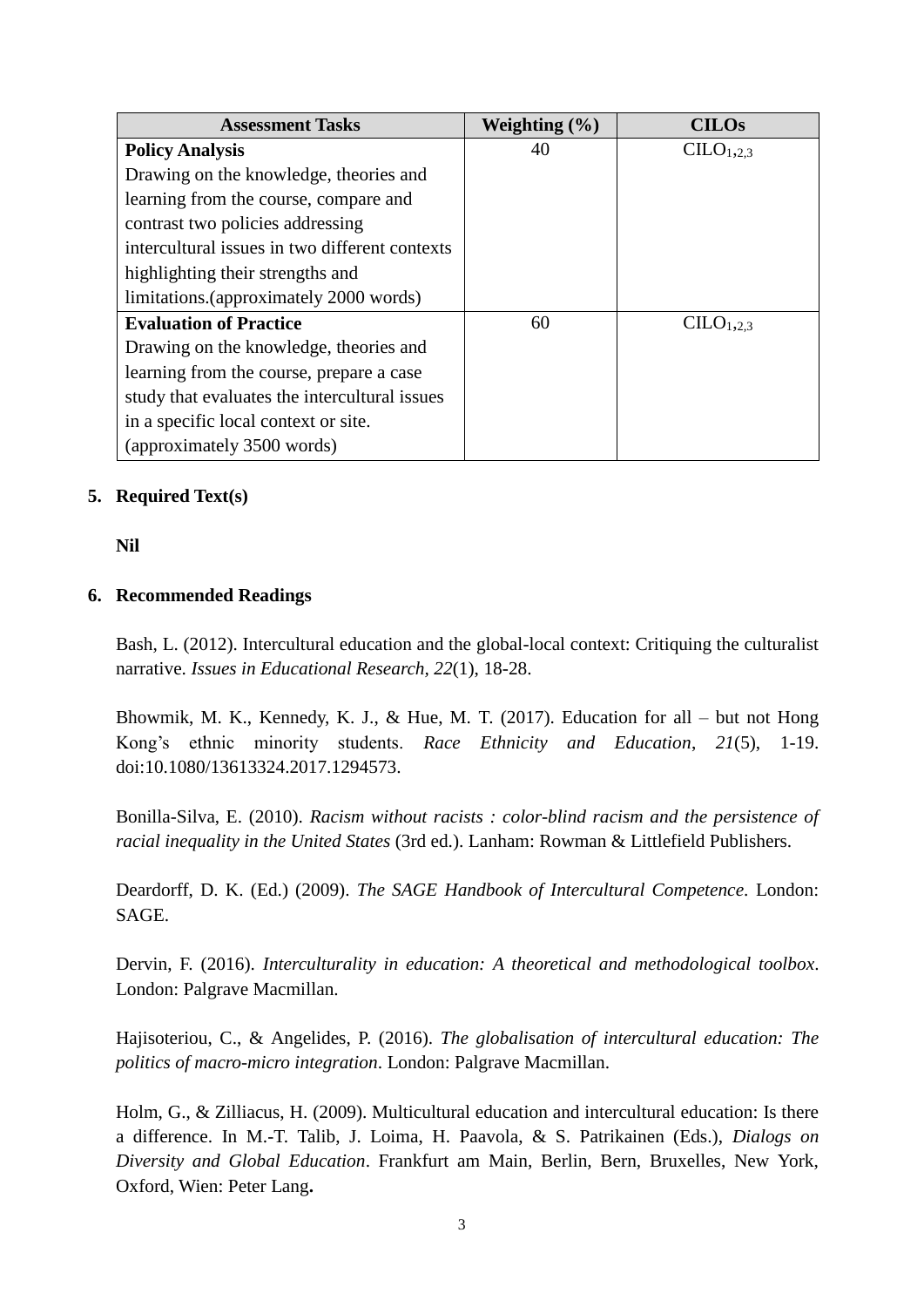Keddie, A. (2014). Identity politics, justice and the schooling of Muslim girls: navigating the tensions between multiculturalism, group rights and feminism. *British Journal of Sociology of Education, 35*(3), 353-370. doi:10.1080/01425692.2013.776930

Landis, D., Bennett, J., & Bennett, M. (2004). *Handbook of Intercultural Training*. London: Sage.

Poulter, S., Riitaoja, A.-L., & Kuusisto, A. (2016). Thinking multicultural education 'otherwise' – from a secularist construction towards a plurality of epistemologies and worldviews. *Globalisation, Societies and Education, 14*(1), 68-86. doi:10.1080/14767724.2014.989964

Sarmento, C. (2014). Interculturalism, multiculturalism, and intercultural studies: Questioning definitions and repositioning strategies. *Intercultural Pragmatics, 11*(4), 603-618.

Tse, T. K., & Lee, M. H. (Eds.). (2017). *Making sense of education in post-handover Hong Kong: Achievements and challenges*. London; New York: Routledge.

Yuen, Y. M. C. (2016). Changing student diversity, changing cultures and changing education policies. In S. Gopinathan, & W. O. Lee., (Eds.), *Making sense of education in Hong Kong since 1997: Achievements and challenges: Critical studies of Asian education* (pp. 200 – 214). New York: Routledge.

Yuen, Y. M. C. (2016). Linking life satisfaction with school engagement of secondary students from diverse cultural backgrounds in Hong Kong*. International Journal of Educational Research, 77*, 74-82. doi: 10.1016/j.ijer.2016.03.003

## **7. Related Web Resources**

<http://www.oecd.org/> <http://en.unesco.org/> <http://www.edb.gov.hk/en/> <http://english.moe.go.kr/main.do?s=english> <https://epi.org.uk/> <http://www.educationalpolicy.org/>

## **8. Related Journals**

Educational Evaluation and Policy Analysis Educational Policy Education Policy Analysis Archives Intercultural Education Internatinal Journal of Child Care and Education Policy Journal of Education Policy